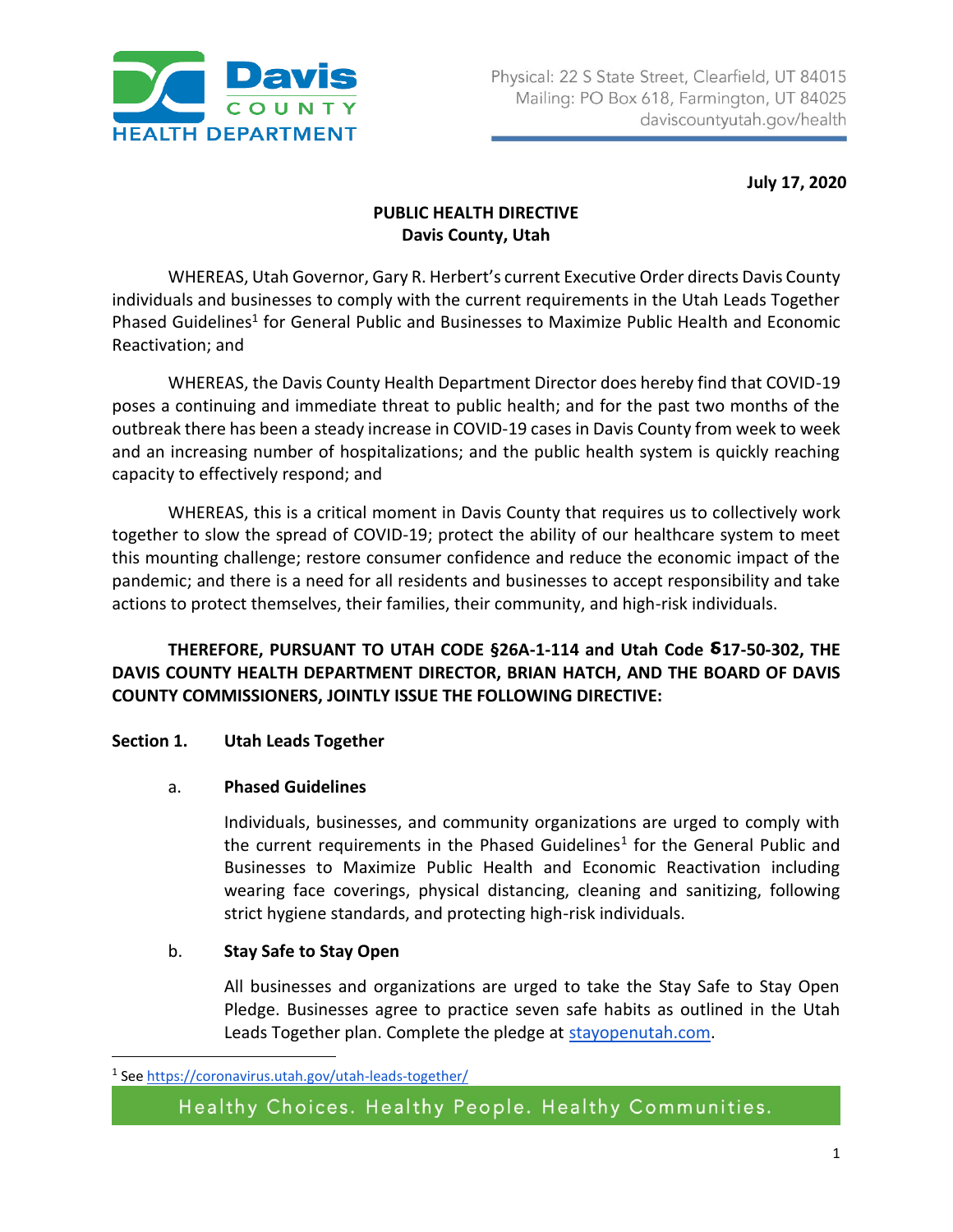## **Section 2. Face Coverings (Masks or Similar Coverings that Cover the Nose and Mouth)**

#### a. **Individuals**

- i. Wear a face covering when you are unable to maintain a six-foot distance from those not in your same household.
- ii. Wear a face covering when in public and group settings.
- iii. Face coverings do not need to be worn by: children under the age of 2 years old; anyone who has trouble breathing; anyone who is unconscious, incapacitated, or otherwise unable to remove the cloth face covering without assistance; or individuals with any other medical condition, mental health condition, or disability that prevents wearing a face covering<sup>2</sup>.

#### b. **Businesses and Organizations**

i. Implement policies requiring face coverings for employees and patrons.

#### **Section 3. Duration**.

This Directive shall become effective at 11:59 p.m. on July 17, 2020, and will remain in effect until August 21, 2020, unless otherwise lawfully amended, rescinded, or superseded.

#### **Section 4. Publication.**

This Directive shall be on file for public inspection with the Davis County Health Department.

EFFECTIVE DATE: July 17, 2020

 $\overline{\phantom{a}}$ 

<sup>&</sup>lt;sup>2</sup> [cdc.gov/coronavirus/2019-ncov/prevent-getting-sick/cloth-face-cover-guidance.html](https://www.cdc.gov/coronavirus/2019-ncov/prevent-getting-sick/cloth-face-cover-guidance.html)